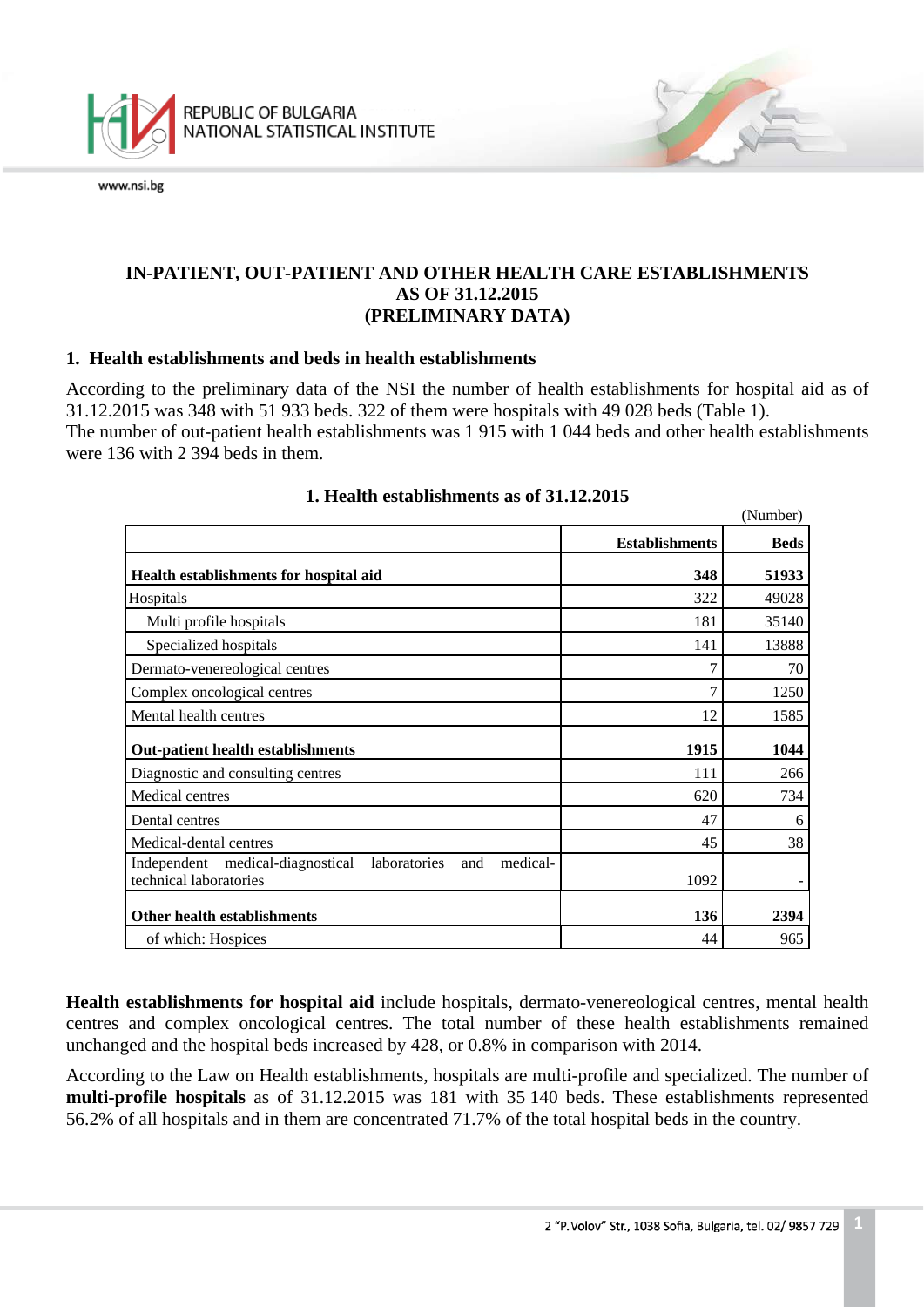

The number of **specialized hospitals** as of 31.12.2015 was 141 with 13 888 beds in them. Their distribution by types<sup>[1](#page-0-0)</sup> was as follows:

- for active medical treatment 81 with 4 906 beds;
- for further and long-term medical treatment 3 with 345 beds;
- for further and long-term medical treatment and rehabilitation -17 with 1 924 beds;
- for rehabilitation  $28$  with 4 330 beds:
- psychiatric hospitals 12 with 2 383 beds.



## **Figure 1. Beds in hospitals as of 31.12.2015 by type of hospital**

The group of hospital establishments covers centres with beds which main activity was hospital care. At the end of 2015 they were as follow:

ī  $1$  According to the amendments in the Law on health establishments (SG, No. 72 of 2015) hospitals are for active treatment, for long-term treatment, for rehabilitation and for long-term treatment and rehabilitation. As of 31.12.2015 re-registration procedure of any hospital was not completed yet.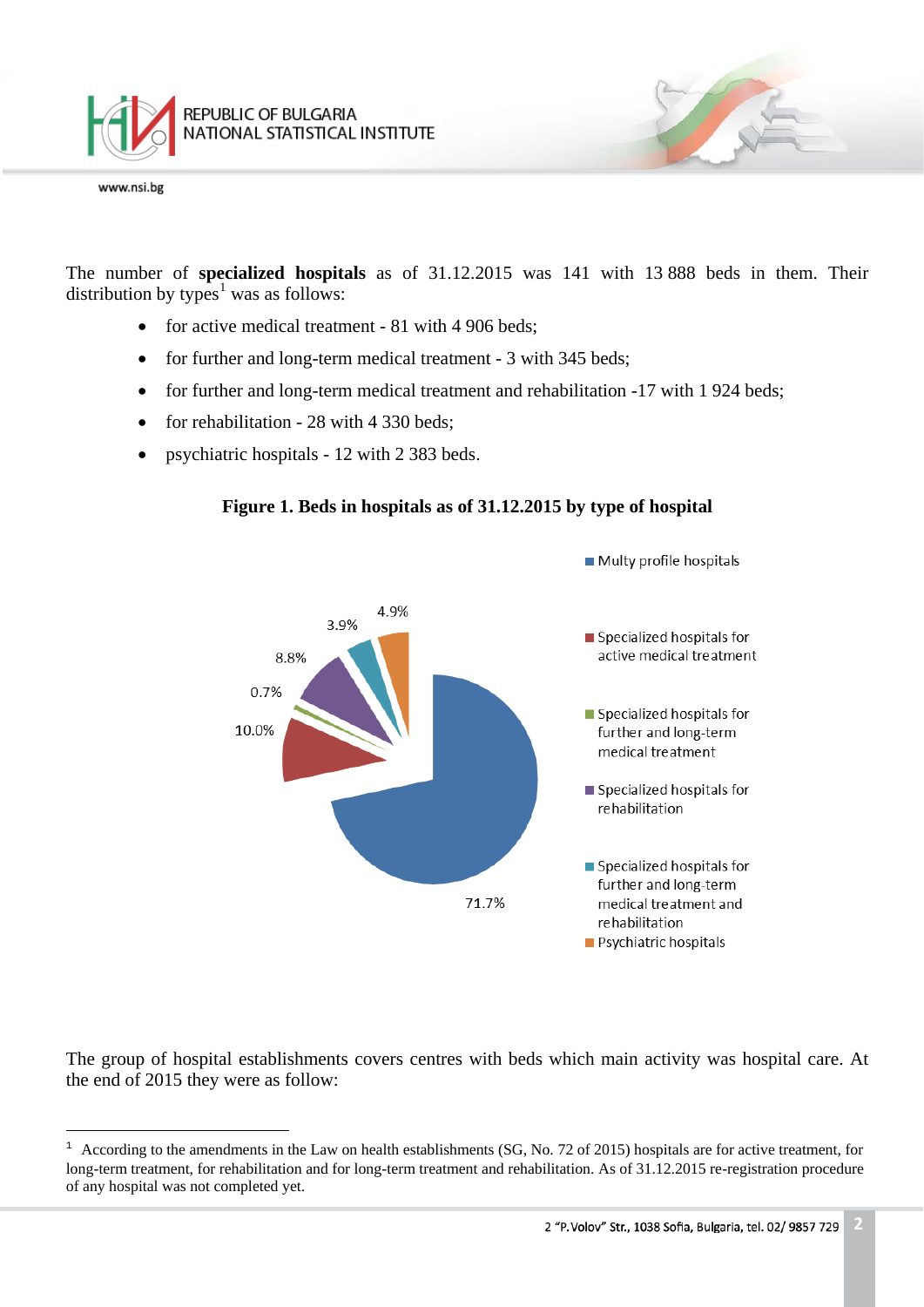

- Dermato-venereological centres 7 establishments with 70 beds;
- Complex oncological centres 7 establishments with 1 250 beds;
- Mental health centres 12 establishments with 1 585 beds.

The number of hospital beds at the end of 2015 was 726.0 per 100 000 persons of the total population. The highest values of that indicator were registered in districts Plovdiv (936.5 per 100 000 persons of the population), Gabrovo (863.7), Smolyan (856.6) and Lovech (818.3), and the lowest - in Yambol (339.2) and Pernik (380.2) (Figure 2).



**Figure 2. Hospital beds per 100 000 persons of the total population as of 31.12.2015 by districts**

As of 31.12.2015, the number of **out-patient health establishments** was 1 915 with 1 044 beds for short term treatment. The number of establishments of this kind decreased by 0.8% in comparison with 2014, as the number of beds - increased by 9.2%.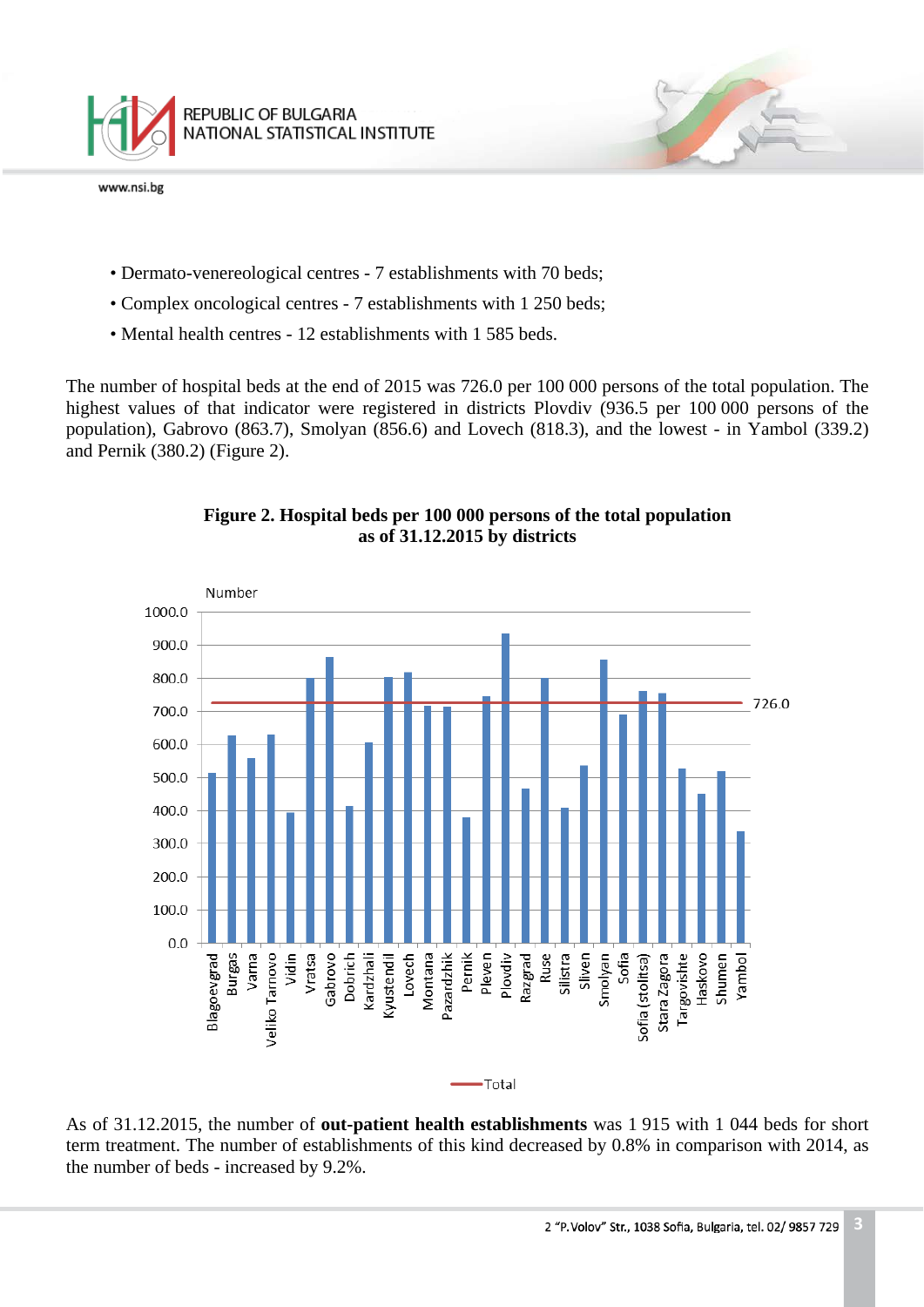

The group of **other health establishments** covers Centres for emergency aid, Regional health inspections, Homes for medical and social care for children, Hospices, National centres without beds, Dialysis as well as Haematological transfusion centres. At the end of 2015 the number of these establishments was 136 with 2 394 beds in them, as the largest was the number of Hospices - 44 establishments with 965 beds.

The number of establishments of this kind decreased by 6.2% and the number of beds - by 24.2% in comparison with 2014. The reason for that is the launched process of closing the homes for medical and social care for children according to the National Strategy 'Vision for deinstitutionalization of children in Bulgaria'. As of 31.12.2015 in the country remain 18 homes with 1 429 beds.

## **2. Medical personnel**

According to the preliminary data of the NSI at the end of 2015 29 039 physicians were in practice under the basic labour contracts in health establishments (Таble 2). Dentists were 7 513, as 6 746 of them had labour contract with National Health Insurance Fund. The number of the practicing dentists increased by 500, or 7.1% in comparison with 2014 entirely due to the increased number of dentists working in practices that had signed contract with the NHIF. Medical specialists on 'Health cares' who worked on a basic labour contract in health establishments were 47 349. 30 972 of them were nurses and 3 278 - midwives.

|                                                       | 2013  | 2014       | 2015  | 2013 | 2014                                    | 2015        |  |
|-------------------------------------------------------|-------|------------|-------|------|-----------------------------------------|-------------|--|
|                                                       |       | In numbers |       |      | Per 10 000 persons of the<br>population |             |  |
| Physicians                                            | 28937 | 28842      | 29039 | 39.9 | 40.0                                    | 40.6        |  |
| Dentists                                              | 7247  | 7013       | 7513  | 10.0 | 9.7                                     | 10.5        |  |
| Medical specialists<br>on 'Health cares'<br>of which: | 48463 | 48158      | 47349 | 66.9 | 66.9                                    | 66.2        |  |
| Midwives                                              | 3276  | 3263       | 3278  | 4.5  | 4.5                                     | 4.6         |  |
| <b>Nurses</b>                                         | 32455 | 31772      | 30972 | 44.8 | 44.1                                    | 43.3        |  |
|                                                       |       |            |       |      |                                         |             |  |
| Population per one                                    |       |            |       |      |                                         |             |  |
| Physician                                             | 250   | 250        | 246   | X    | X                                       | X           |  |
| Dentist                                               | 100   | 1027       | 952   | X    | X                                       | $\mathbf X$ |  |

## **2. Medical personnel**

## **Physicians per 10 000 persons of the population**

The number of physicians per 10 000 persons of the total population at the end of 2015 was 40.6 and the number of dentists per 10 000 persons of the total population was 10.5.

The number of physicians per 10 000 persons of the population by districts varied from 26.2 to 54.6 per 10 000 as the highest values of that indicator were registered in districts with Medical universities and Universities' hospitals. Higher values than the average for the country were registered in following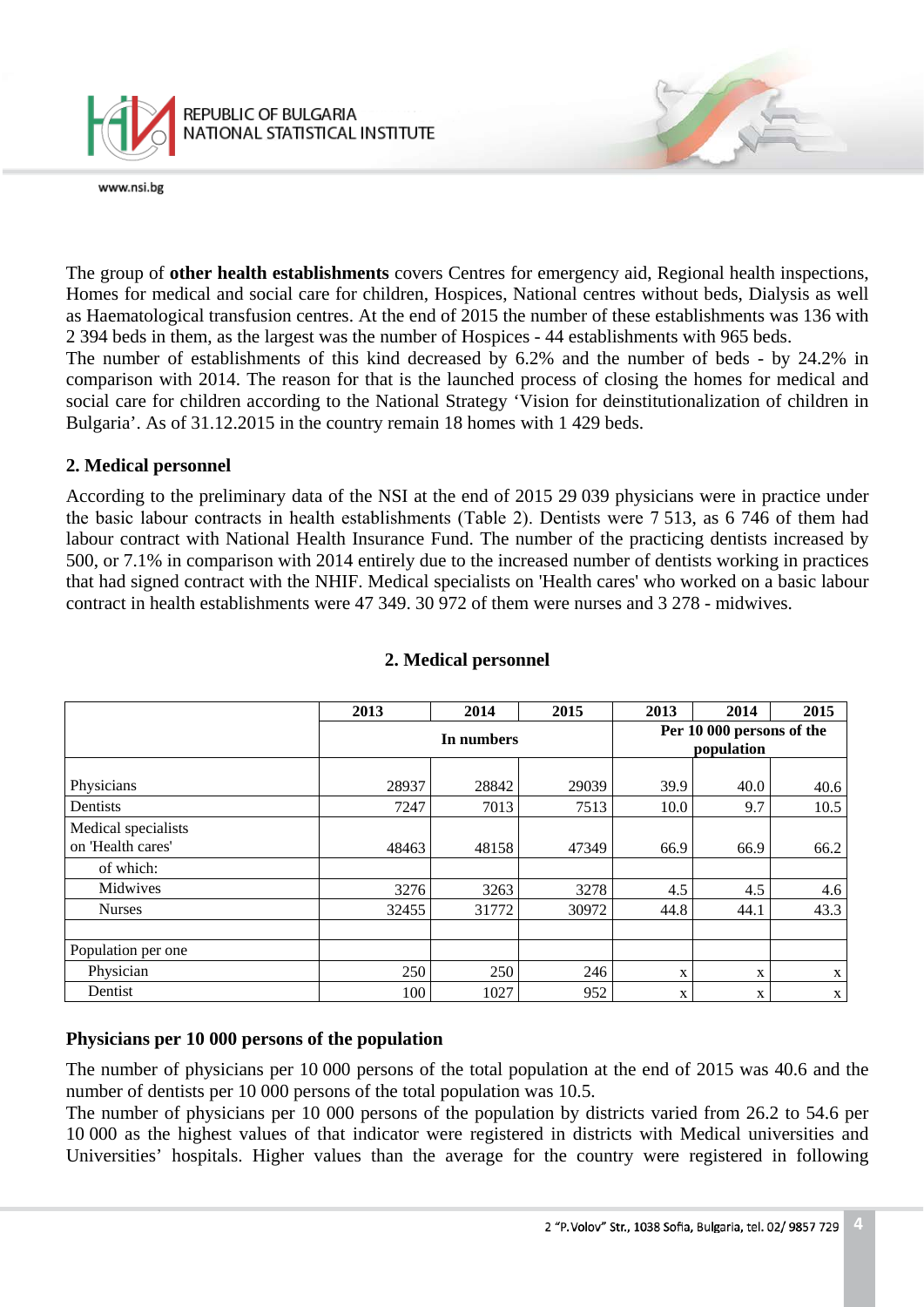

districts: Pleven (54.6 per 10 000 persons of the population), Sofia (stolitsa) (49.1), Plovdiv (48.1), Varna (46.9), Stara Zagora (44.0).

The lowest values were registered for the districts: Razgrad (26.2 per 10 000 persons of the total population), Dobrich (26.7), and Pernik (26.8) (Figure 3).



# **Figure 3. Physicians per 10 000 persons of the total population as of 31.12.2015 by districts**

The number of general practitioners per 10 000 persons of the total population was 6.2. The highest values were registered in districts: Pleven (8.1 per 10 000 persons), Dobrich (7.3), Vidin (7.2), Stara Zagora and Kyustendil (7.1). The lowest values of the number of general practitioners per 10 000 persons of the total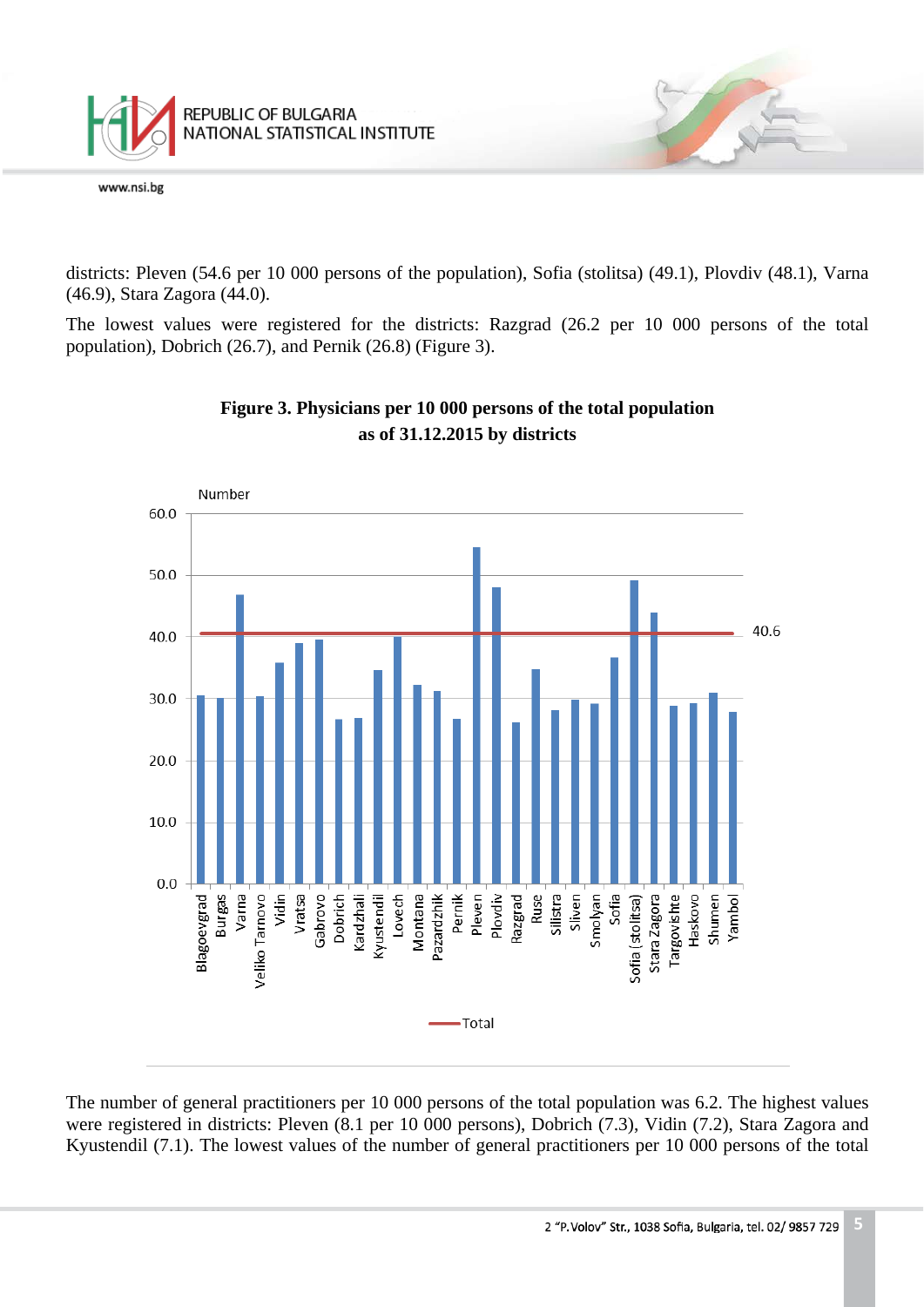

population were registered in districts: Razgrad (4.1 per 10 000 persons of the total population), Kardzhali (4.4) and Targovishte (4.5) (Figure 4).